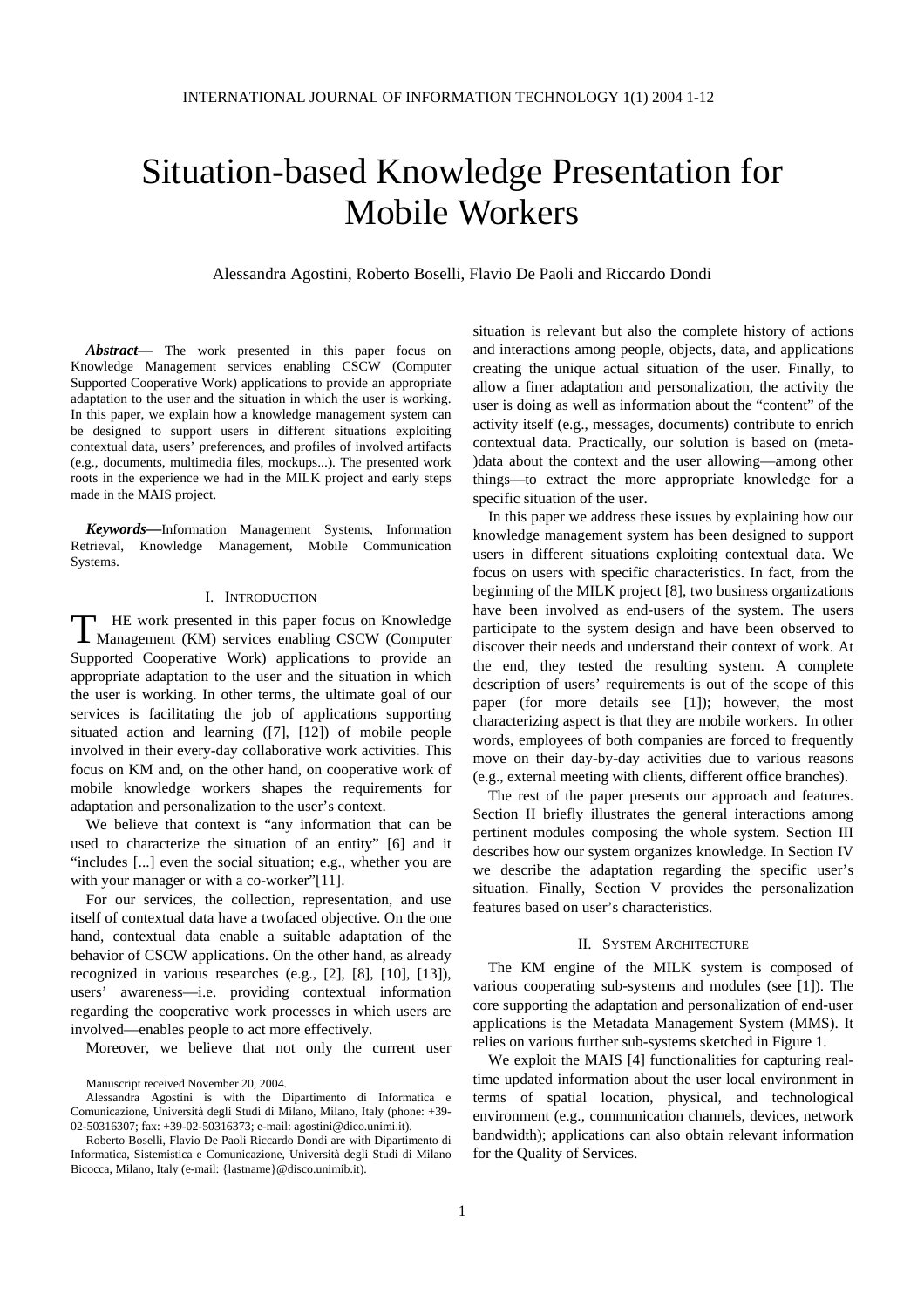The MMS, to provide its services, is aware of the various interactions between the end-user applications and the MAIS middleware. Practically, the MMS is the hub between all dataflows and interactions between users and applications, systems and middleware services, etc. Note that—to ensure the right level of abstraction from any particular technology, device and situation—application modules are separated from presentation module(s) (see next Section for more details).



**Figure 1 Overview of System Architecture** 

The MMS is part of the KM system. The KM system includes also a Data Management System (DMS) and a component devoted to track the history of interactions. The various KM components have been designed as web services (see [1], [5]).

## III. KNOWLEDGE ORGANIZATION

The KM system we developed captures and integrates various kind of knowledge associated with organizational issues (meeting minutes, work plans...) and ongoing work (working documents, finalized reports...). This knowledge includes information about people and their activities. The organization of this knowledge is centered on a profiling mechanism that associates common knowledge descriptions with objects of different nature. The objective is to be able to integrate knowledge associated with objects –*elements* in our terminology– like documents, people, communities and projects comprehensively. The key factor is the ability of comparing and contrasting elements of any type to compute various kinds of relationships. The MMS component addresses the issues of computing and maintaining profiles and relationships.

Moreover, artifact replaces the traditional concept of document. An artifact is a compound object collecting various files, each of them being a different representation of the same conceptual content –e.g., the full-text and slide presentation for a paper. This allows the system providing people the most appropriate representation in accord with the activities they are performing and with the specific situation. Moreover, a single representation can have different file formats (e.g., HTML, pdf, ppt for a presentation). Finally, since MILK supports versioning to track document evolutions, versions of any representation may also be available. The system supplies users with preferred file formats and newest versions.

Summarizing, we maintain: information about different representations for artifacts; qualifying information describing such artifacts (i.e., a set of metadata); and, information related to them (e.g., discussions, e-mails...).

#### IV. SERVICE ADAPTATION BASED ON CONTEXT

The functionalities provided by our system support adaptation and personalization according to the context of use. Even if adaptation and personalization are strictly interleaved and are not separated phases, let us first focus on adaptation. In MILK, three main contexts of use, arisen from users' analysis, have been considered (i.e., office–via PC, social–via large interactive screens, and mobile–via cell phones). In accord, three specific presentation managers have been developed. They have the goal of providing the more appropriate presentation of the knowledge. The more appropriate knowledge to be shown, instead, is selected and ordered by the MMS (see Section V). Therefore, presentation managers can exploit contextual information received from the MAIS middleware and the more appropriate knowledge received from the MMS for adapting the final user interaction.

The above-mentioned concept of representation has been introduced to obtain a finer content adaptation based on the context. In fact, different contexts may require different formats and modes for accessing an artifact. In particular, different representations are selected according to the device used to access information, since some representations may be unsuitable for certain technology. For example, it is not attractive to watch a presentation or read a technical paper on a mobile phone.

The introduction of representations is motivated by the characteristics of the used channel too. For example, if the user is connected to a fast network, s/he has few limitations in accessing any kind of representations. However, if s/he is in an environment with a slow connection, or no network connection is available, then synthetic representations are the only representations available for her/him. The MAIS middleware is in charge of detecting available channels and their characteristics to let an application select the best available representation.

A further reason for supporting multiple representations is to address the issue of presenting the content of documents in different formats. The system adapts to display the right format according to the situation.

To address all possible situations several aspects related to the activity of the user need to be considered. For example, a user working alone in his/her office should be able to access artifacts and related information differently as when s/he is in a social situation such as a meeting. In the former case probably more detailed information is needed and no privacy filtering is applied. In the latter, more synthetic information is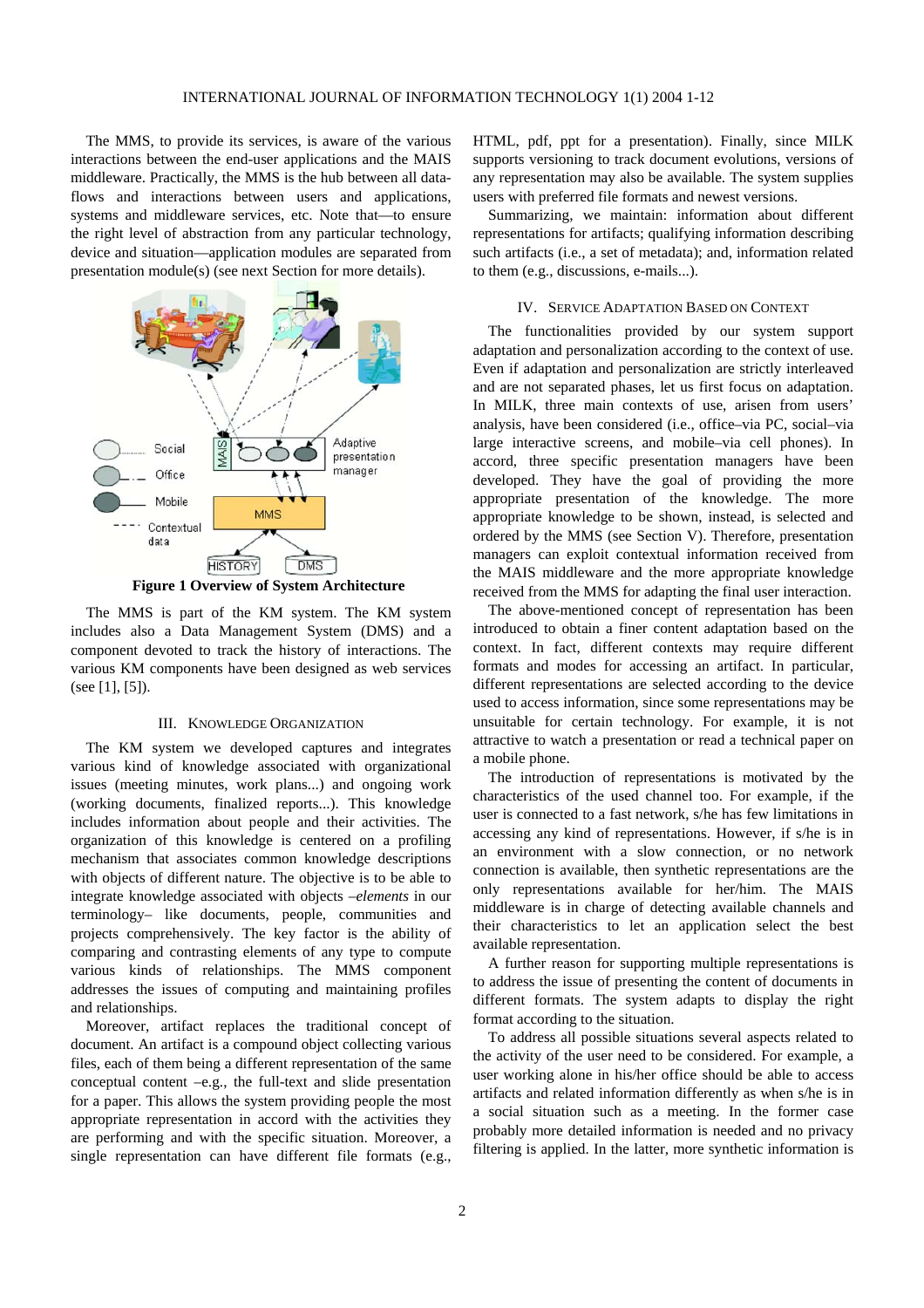suitable and no private or personal information should be displayed. Note that in both cases the user may use the same device, for example a laptop computer.

Different combinations of the aspects considered above define a specific situation. We focused on a limited list of the most relevant situations; they are derived from MILK case studies and have been selected with the collaboration of MILK test-users. Some possible situations have not been considered, since they are not reasonable; for example, a user interacting with a large screen when traveling by train. Each situation corresponds to a specific representation. Of course, each single user can specify all these associations or personalize default system associations.

In Table I we provide some typical situations with a selection of factors describing them.

| <b>SOME EXAMPLES OF TYPICAL SITUATIONS</b> |                            |                  |                 |                                  |
|--------------------------------------------|----------------------------|------------------|-----------------|----------------------------------|
| <b>Situation</b><br><b>Name</b>            | <b>Device</b>              | <b>Net Speed</b> | Place           | <b>People</b><br><b>Involved</b> |
| Desktop                                    | PС                         | fast             | user's office   | user                             |
| Internal<br>Meeting                        | large screen               | fast             | room<br>meeting | project's<br>members             |
| Customer<br>Meeting                        | mobile                     | slow             | other           | customer                         |
| Social<br>Area                             | mobile $&$<br>large screen | slow             | social area     | public                           |

The first column shows different situations in which a user is involved, while the other columns show some elements to be considered for selecting the situation. We do not claim to be general but, on the contrary, we focus in a specific domain: business workers with a high mobility; organizations with multiple sites; and, continuous changes of work places with a simultaneous presence of different devices.

The MAIS middleware is in charge of discovering some aspects of situation. However, it is not able to directly capture all aspects that define a situation, for example the high-level parameter defining the kind of activity the user is doing. In MILK, the end-user organizations preferred to explicitly provide some of these parameters to the system; in fact, they consider that the automatic deduction of these parameters is still too error-prone and in an early phase of development.

To better illustrate those situations let us describe a scenario that we have experimentally implemented. Mike is head of Customer Relations for an international firm. While he was reviewing a set of confidential documents trough his PC, he received a call from a customer for an urgent meeting. Leaving his office in a hurry, he took just his mobile phone. When in the taxi, he wants to continue the interrupted work using his mobile phone. MAIS senses that Mike is using a mobile phone and that he is accessing data through a slow connection channel, the MMS accordingly selects the proper representation of documents. Thus Mike is able to skim the plain text of those documents he was browsing on his PC moments ago. During the meeting with the customer, they started to discuss the feasibility of some technical modifications to the last customer's order. Mike's mobile sensed his new location and the presence of other people's laptops and of a large interactive screen. Thanks to these information, integrated with the MMS and the KB data, the system is able to propose a selected list of possible situations. Mike selects the *Customer Meeting* situation. Specifying some keywords in the query form, Mike finds a set of documents closely related to that customer. Note that, private documents are not extracted due to the presence of external people in the same room. He is able to find at once the document containing the technical specifications he needs to discuss. Finally, he uses the mobile phone for redirecting and displaying the document in the large screen.

It is worth to note that, thanks to the (meta-)data handled by the MMS, further capacities of adaptation to the context are possible. In fact, the knowledge retrieved can be easily shown and organized in different ways; in MILK we developed three main ways. Within the first mode, called the View with Context metaphor [1], [5], an element is presented surrounded by all its related information; that is, related documents, people, communities, projects, and so on.

A different visualization reflects the organizational structure of the data. For example, the tasks of our end-users are projects oriented. Thus, they need to classify their documents according to their belonging to specific projects. In our experiments we designed a hierarchical structure representing the specific organization of the company. However, in general, the structure can be adapted to different needs, simply defining the criteria to organize the data.

A further way –specifically introduced for large interactive screens [3]– is represented by a set of clusters; each cluster represents a thematic area in which all elements related to that area are grouped. A number of layout rules are used for facilitating a quick overview and for representing information about clusters (e.g., the size of clusters depends on the overall amount of activity).

# V. USER PROFILING AND SERVICE PERSONALIZATION

A key issue for KM systems is providing tailored information for users based not only on the query they submit, but also depending on their working context and their interests. Both user interests and working context are relevant aspects to consider when retrieving information. As an example, consider a user looking for information on java programming language. If the user is a technical worker, s/he probably needs information about programming in java or however technical information about it. If the user is a commercial worker, s/he is probably looking for commercial analysis of the use of java programming language.

Similarly, the context affects the kind of information needed by the user. If a user is working at her/his desk writing a paper s/he needs other papers on the same topic, if the user is presenting her/his activities in a commercial presentation, s/he needs commercial reports. Thus, to provide useful information for a user is fundamental to take into account in the retrieval process the subject of documents, her/his interests and the environment s/he is working in.